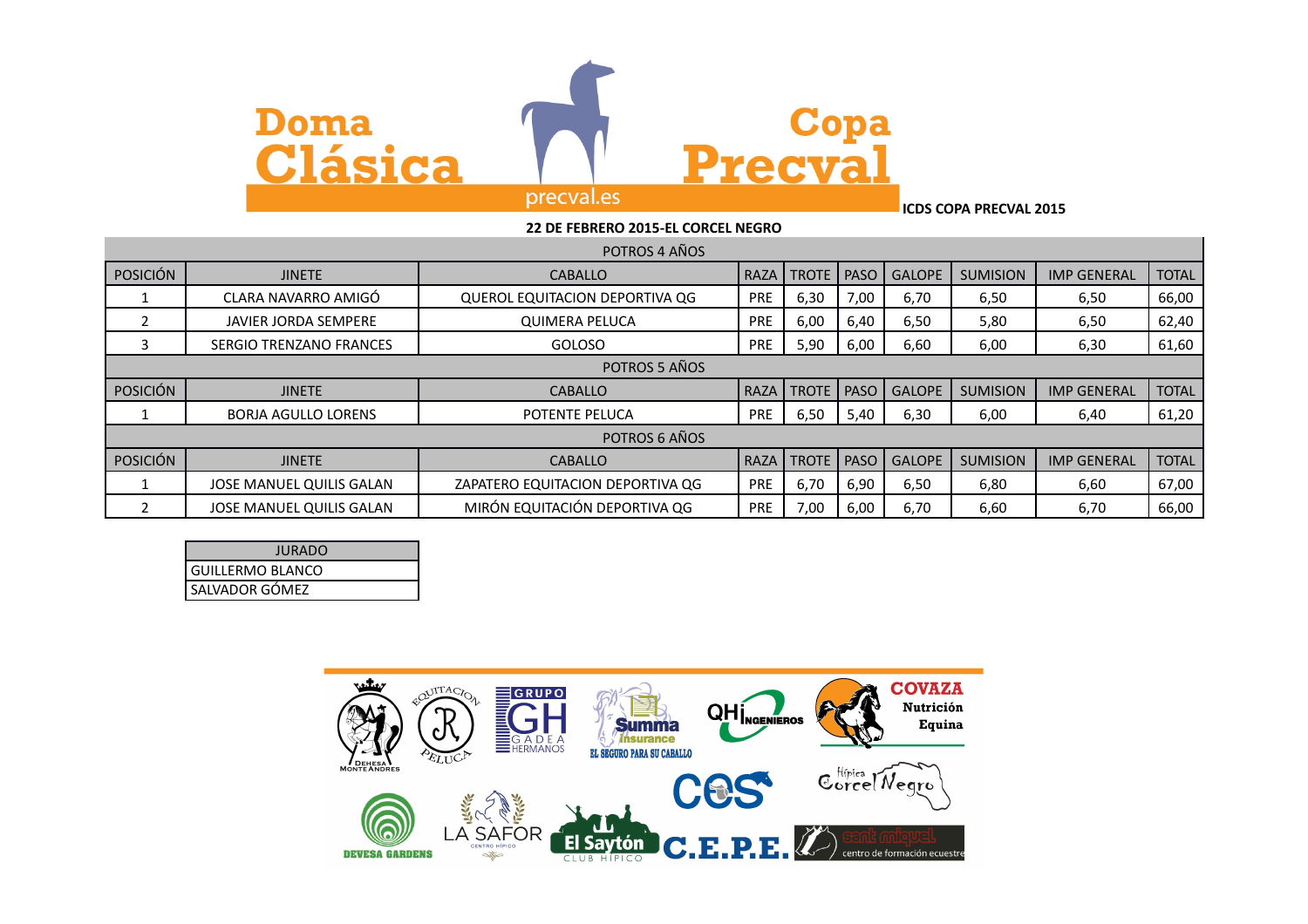

**ICDS COPA PRECVAL 2015**

## **22 DE FEBRERO 2015-EL CORCEL NEGRO** INFANTILES EQUIPOS MENORES 16 AÑOS POSICION JINETE CABALLO RAZA JUEZ M JUEZ C TOTAL 1 FRANCISCO PUCHADES | LADINO FV | PRE | 63,17 | 66 | 64,59 BEATRIZ SANCHEZ NOHEDA **BONITO LXXXIII** PRE FC FC FC FC MARIA PARRAS GARCIA **Reading Contract CONCLUST** LICENCIADO **PRE** NP NP NP

| INFANTILES EQUIPOS MAYORES 16 AÑOS |                             |                               |             |               |               |              |
|------------------------------------|-----------------------------|-------------------------------|-------------|---------------|---------------|--------------|
| <b>POSICION</b>                    | <b>JINETE</b>               | <b>CABALLO</b>                | <b>RAZA</b> | <b>JUEZ M</b> | <b>JUEZ C</b> | <b>TOTAL</b> |
|                                    | DANIEL VICENTE ALBANCHEZ    | GRANEL                        |             | 62,50         | 65,83         | 64,17        |
|                                    | MARIA DEL MAR ESTER ARRONDO | AMISTOSO III                  | PRE         | 62.17         | 64,83         | 63,50        |
|                                    | ANDREA MORENO AROCA         | <b>TORITO CEPE</b>            | PRE         | 63,17         | 63,67         | 63,42        |
|                                    | ANDREA CENTENO CALERO       | PASTORI VIII                  | PRE         | 60,00         | 62,17         | 61,09        |
|                                    | RAUL CORBALAN BAVIERA       | SIRIO EQUITACION DEPORTIVA QG | <b>PRE</b>  |               |               | <b>NP</b>    |

|        | <b>JURADO</b>           |
|--------|-------------------------|
| JUEZ C | <b>GUILLERMO BLANCO</b> |
| JUFZ M | ' SALVADOR GÓMEZ        |

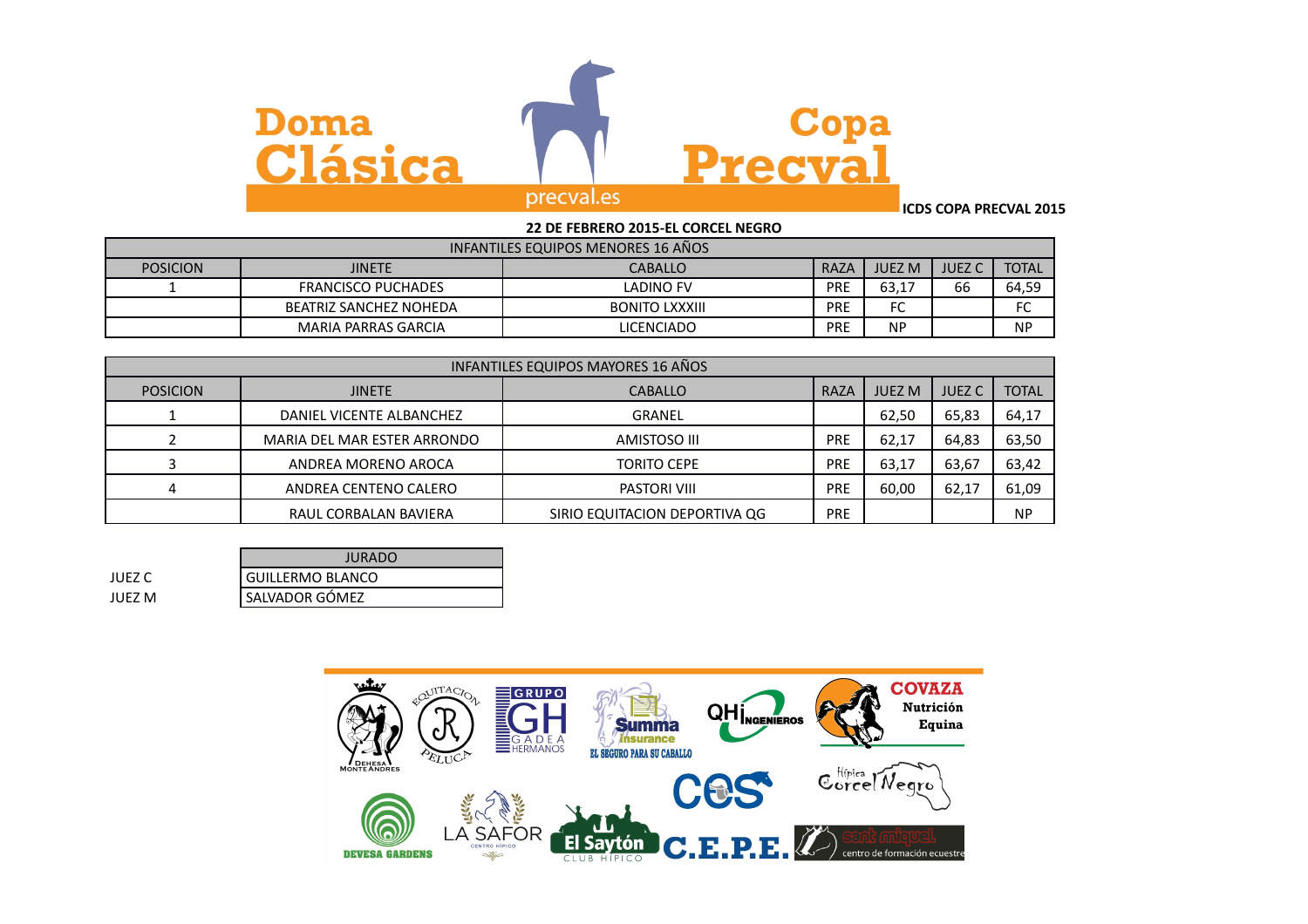

## **ICDS COPA PRECVAL 2015**

| <b>BENJAMINES</b> |                               |                        |             |               |        |              |
|-------------------|-------------------------------|------------------------|-------------|---------------|--------|--------------|
| <b>POSICION</b>   | JINETE                        | <b>CABALLO</b>         | <b>RAZA</b> | <b>JUEZ M</b> | JUEZ C | <b>TOTAL</b> |
|                   | <b>JUAN JOSE RUIZ ESTEBAN</b> | AXO                    |             | 65.17         | 66,67  | 65,92        |
|                   | <b>VIGO ANDUIX</b>            | <b>FAVORITA LXXXIV</b> | PRE         | ىندىر         | 58,17  | 57,67        |

|        | JURADO                  |
|--------|-------------------------|
| JUEZ C | <b>GUILLERMO BLANCO</b> |
| JUEZ M | SALVADOR GÓMEZ          |

| AP SIN GALOPE   |               |                  |         |                |               |              |  |
|-----------------|---------------|------------------|---------|----------------|---------------|--------------|--|
| <b>POSICION</b> | <b>JINETE</b> | <b>CABALLO</b>   | PRESEN. | <b>TRAZADO</b> | <b>AYUDAS</b> | <b>TOTAL</b> |  |
|                 | JAVIER BIOSCA | ZAFIRO LA GRANJA |         |                |               | <b>ELIM</b>  |  |

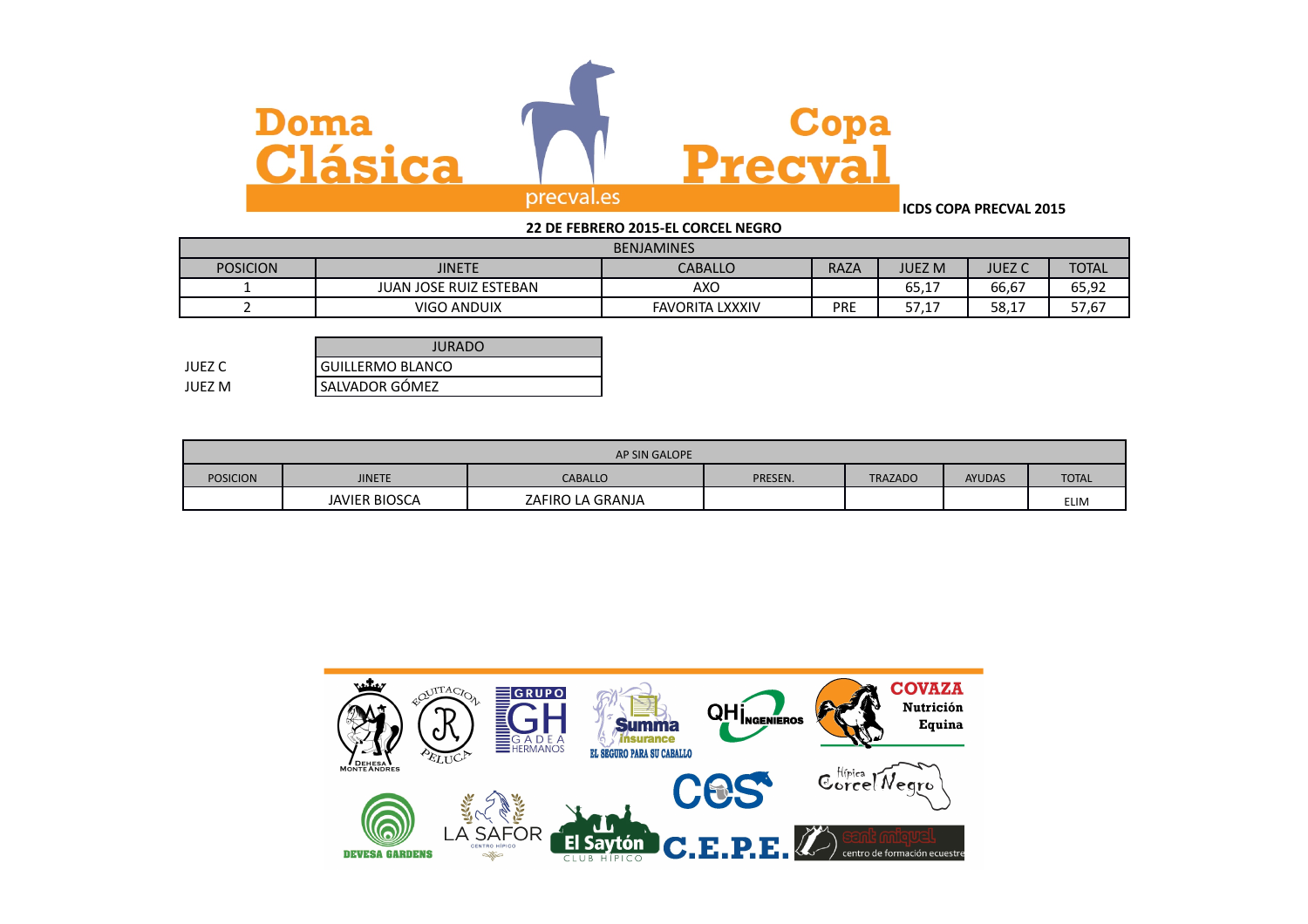

|                 |                            |                | <b>JUVENILES 0* EQUIPOS</b> |               |               |              |
|-----------------|----------------------------|----------------|-----------------------------|---------------|---------------|--------------|
|                 |                            | <b>CABALL</b>  |                             |               |               |              |
| <b>POSICION</b> | <b>JINETE</b>              | $\circ$        | <b>RAZA</b>                 | <b>JUEZ M</b> | <b>JUEZ C</b> | <b>TOTAL</b> |
|                 |                            | ZAMBRA         |                             |               |               |              |
|                 |                            | EQUITAC        |                             |               |               |              |
|                 |                            | <b>ION</b>     |                             |               |               |              |
|                 |                            | <b>DEPORTI</b> |                             |               |               |              |
| $\mathbf{1}$    | PABLO PINTO                | VA QG          |                             | 63,86         | 67,00         | 65,43        |
|                 |                            | <b>INTEGRA</b> |                             |               |               |              |
|                 |                            |                |                             |               |               |              |
|                 |                            | EQUINA         |                             |               |               |              |
| $\overline{2}$  | <b>VALERIE BIEHLER</b>     | AMON           |                             | 65,57         | 64,43         | 65,00        |
|                 |                            | <b>MATADO</b>  |                             |               |               |              |
| 3               | <b>MARTA OLMOS MOCHOLI</b> | R CEPE         |                             | 60,86         | 62,14         | 61,50        |

|        | <b>JURADO</b>           |
|--------|-------------------------|
| JUFZ M | SALVADOR GÓMEZ          |
| IUFZ C | <b>GUILLERMO BLANCO</b> |

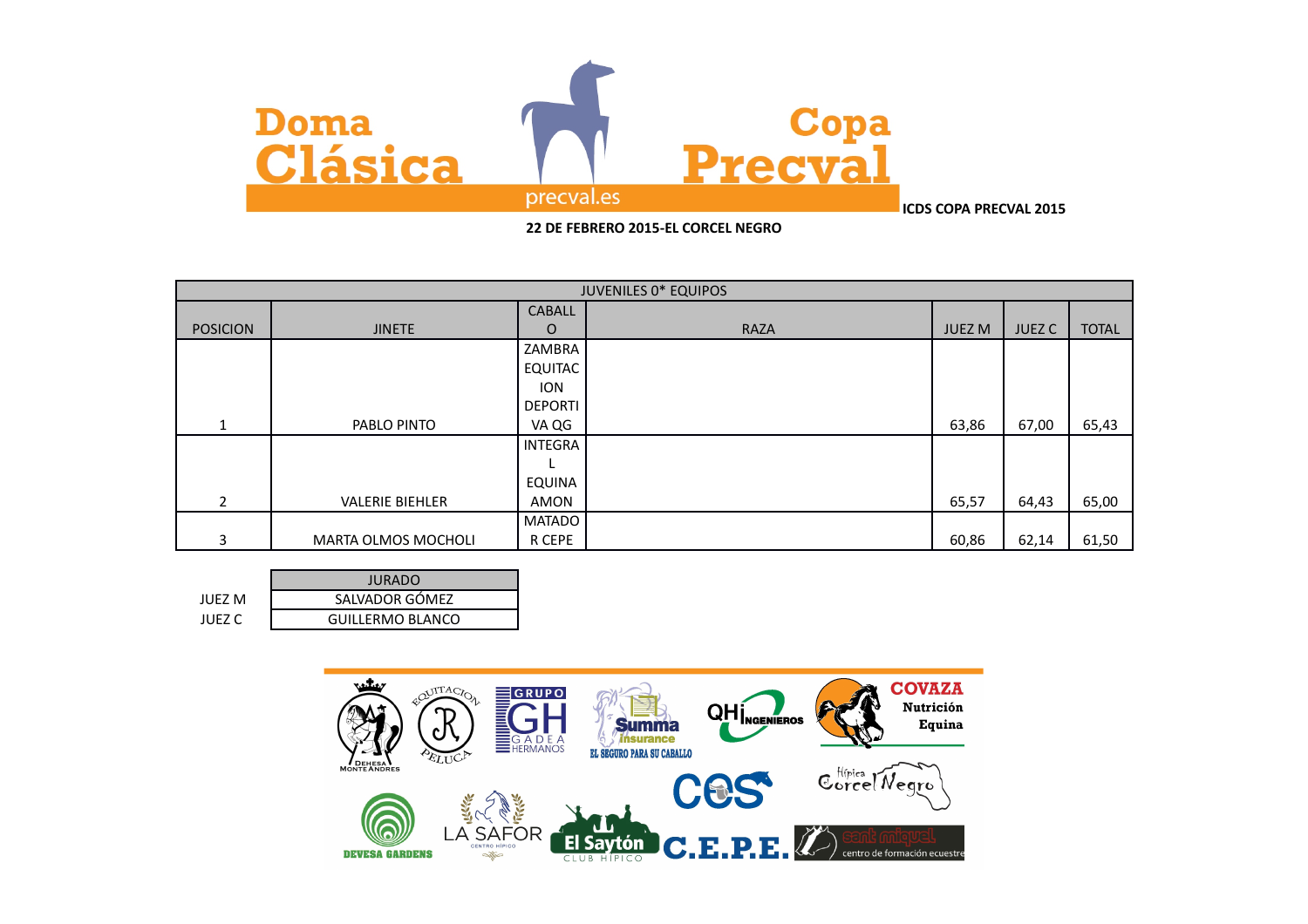

|                 |                              | <b>JUVENILES EQUIPOS</b> |               |            |
|-----------------|------------------------------|--------------------------|---------------|------------|
|                 |                              |                          |               | <b>TO</b>  |
| <b>POSICION</b> | <b>JINETE</b>                | <b>RAZA</b>              | <b>JUEZ C</b> | <b>TAL</b> |
|                 |                              |                          |               | 67,        |
| 1               | NOELIA CAMAÑES TOMAS         |                          | 67,97         | 64         |
|                 |                              |                          |               | 65,        |
| $\overline{2}$  | ROCIO ESTEBAN GARCIA         |                          | 67,84         | 95         |
|                 |                              |                          |               | 63,        |
| 3               | DIEGO GARCÍA-SAIZ SANTAMARIA | <b>PRE</b>               | 64,32         | 65         |
|                 |                              |                          |               | 63,        |
| 4               | SERGIO TRENZANO FRANCES      | <b>PRE</b>               | 64,59         | 58         |
|                 | JUAN BALLESTER SANCHIS       |                          | 65,27         | 63,        |

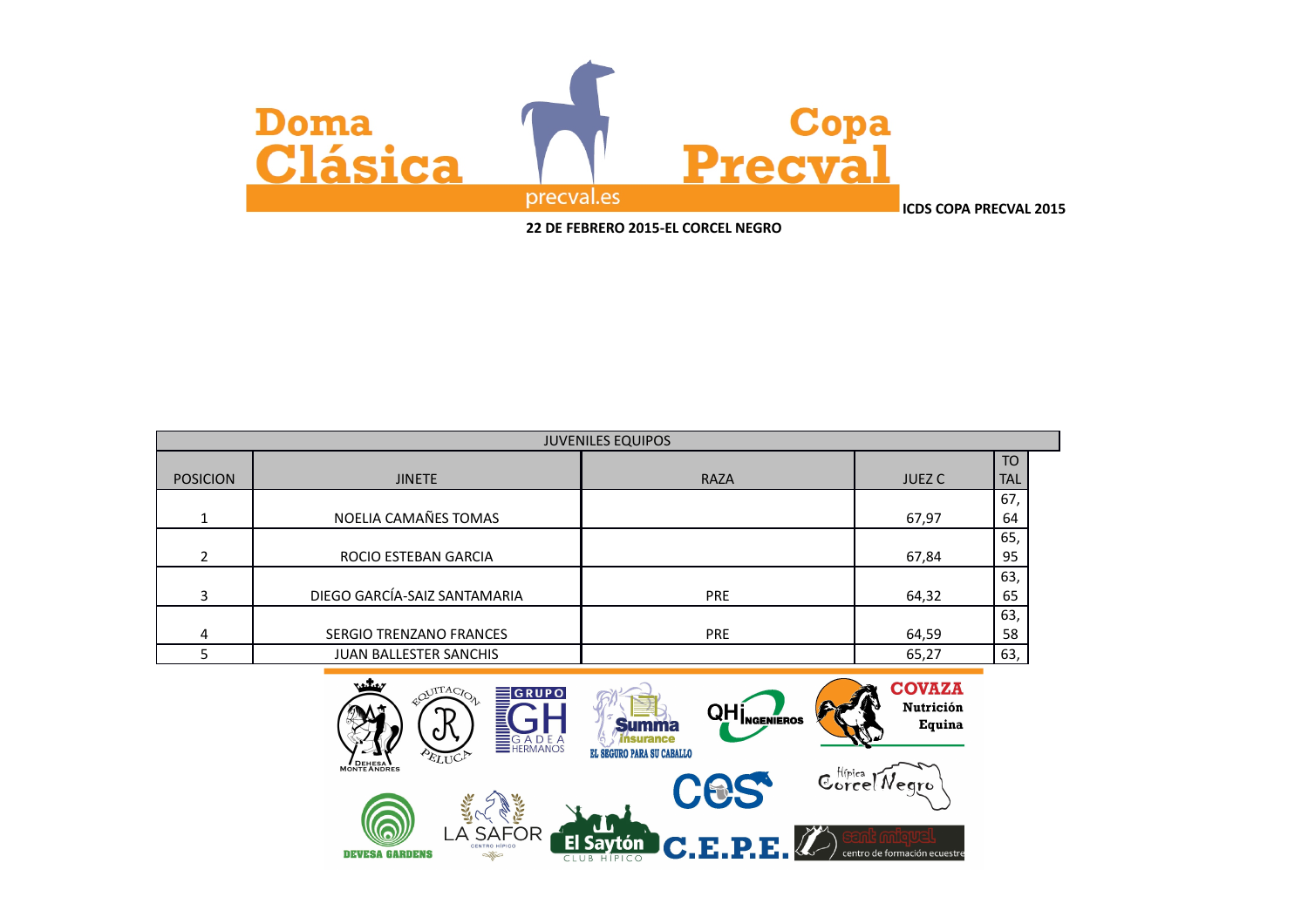

|               |                         | LL DL I LDINLIND LUID LL COINCLL INLOIND |             |  |
|---------------|-------------------------|------------------------------------------|-------------|--|
|               |                         |                                          | 52          |  |
|               |                         |                                          | 63,         |  |
| h             | MIGUEL ANGEL PEREZ      | <b>PRE</b>                               | 64,19<br>04 |  |
|               |                         |                                          | 59,         |  |
|               | VANESA FORANO SERRA     | <b>PRE</b>                               | 61,62<br>46 |  |
|               |                         |                                          |             |  |
|               | <b>JURADO</b>           |                                          |             |  |
| JUEZ M        | SALVADOR GÓMEZ          |                                          |             |  |
| <b>JUEZ C</b> | <b>GUILLERMO BLANCO</b> |                                          |             |  |
|               |                         |                                          |             |  |

| <b>AP</b>      |                        |                      |            |             |             |             |
|----------------|------------------------|----------------------|------------|-------------|-------------|-------------|
| <b>POSICIO</b> |                        |                      |            | <b>JUEZ</b> | <b>JUEZ</b> | <b>TOTA</b> |
| N              | <b>JINETE</b>          | <b>CABALLO</b>       | RAZA       | M           | C           |             |
|                |                        |                      |            |             |             | 67,6        |
|                | NOA ALBIÑANA GARCIA    | DANDY DMA            |            | 65,87       | 69,35       |             |
|                |                        |                      |            |             |             | 67,2        |
|                | MARIA VAZQUEZ BENLLOCH | CFE SANT MIQUEL ASHA |            | 65,22       | 69,35       | 9           |
|                |                        |                      |            |             |             | 66,7        |
|                | AITANA VINAIXA GOMEZ   | DARDO AM II          | <b>PRE</b> | 66,09       | 67,39       | 4           |

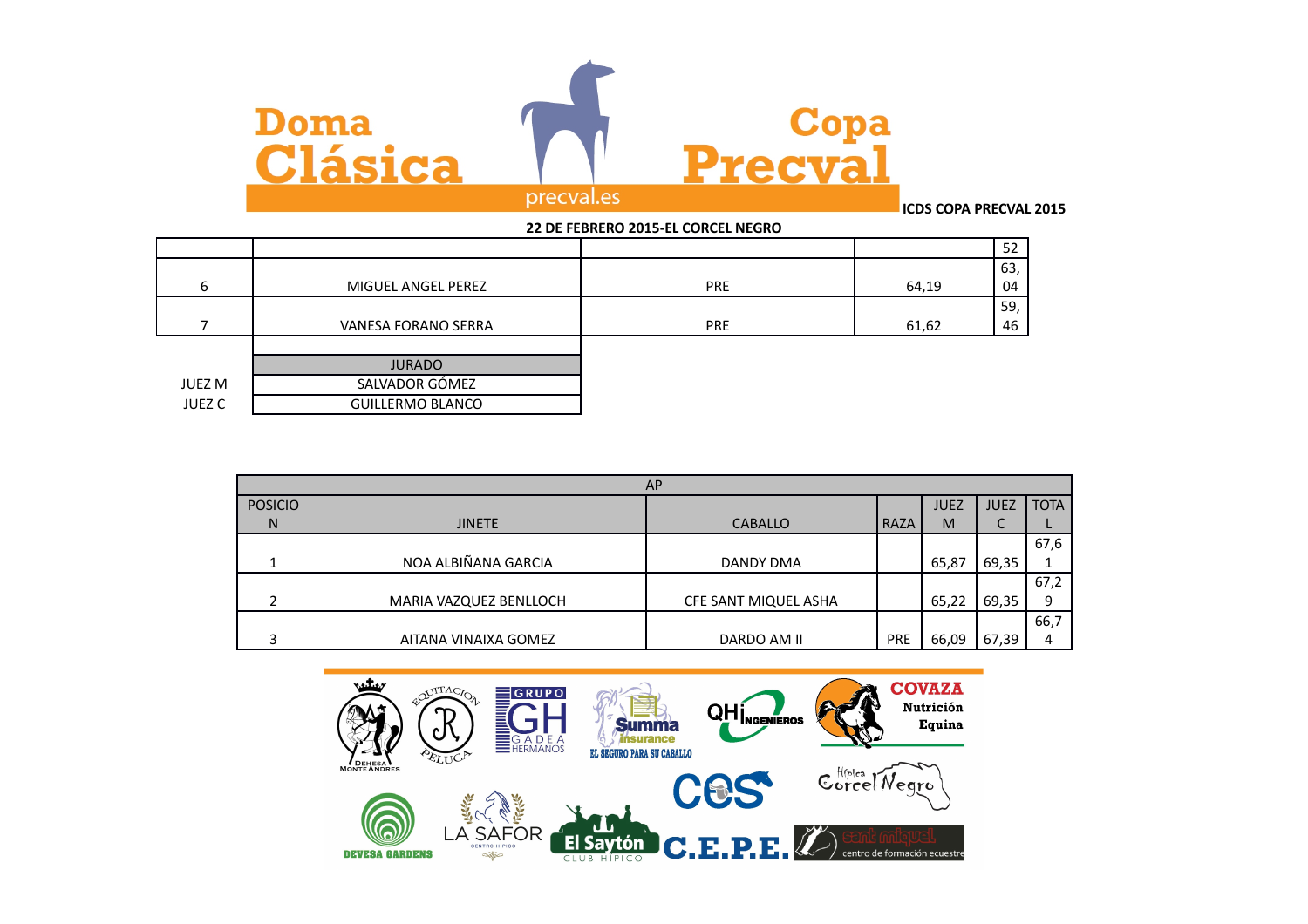



## precval.es

**ICDS COPA PRECVAL 2015**

| 22 DE FEBRERO 2015-EL CORCEL NEGRO |                                       |                            |            |       |       |                |
|------------------------------------|---------------------------------------|----------------------------|------------|-------|-------|----------------|
|                                    |                                       |                            |            |       |       | 66,4           |
| 4                                  | NATALIA SANCHEZ GOMIS                 | <b>FITO</b>                |            | 64,78 | 68,04 | 1              |
|                                    |                                       |                            |            |       |       | 65,7           |
| 5                                  | SOFIA TEMPO GARCIA                    | CFE SANT MIQUEL ASHA       |            | 65,00 | 66,52 | 6              |
|                                    |                                       |                            |            |       |       | 65,2           |
| 6                                  | <b>ALEXIA DE VICENTE</b>              | JUPITER QG DEVESA GARDENS  | <b>PRE</b> | 63,91 | 66,52 | $\overline{2}$ |
|                                    |                                       |                            |            |       |       | 64,1           |
| 7                                  | <b>MARTA ALARIO GALAN</b>             | CFE SANT MIQUEL ASHA       |            | 62,39 | 65,87 | 3              |
|                                    |                                       |                            |            |       |       | 63,4           |
| 8                                  | <b>JEANNE SCHUH</b>                   | <b>KARZANA</b>             |            | 61,74 | 65,22 | 8              |
|                                    |                                       |                            |            |       |       | 62,3           |
| 9                                  | BLANCA PALOMARES ANGUIX               | JUPITER QG DEVESA GARDENS  | <b>PRE</b> | 60,87 | 63,91 | 9              |
|                                    |                                       |                            |            |       |       | 61,4           |
| 10                                 | <b>LEONTINE SCHUH</b>                 | <b>KARZANA</b>             |            | 60,22 | 62,61 | 2              |
|                                    |                                       |                            |            |       |       | 56,9           |
| 11                                 | LUCIA BARBERÁ RAUSELL                 | PRINCIPE QG DEVESA GARDENS | <b>PRE</b> | 58,48 | 55,43 | 6              |
|                                    |                                       |                            |            |       |       | 56,8           |
| 12                                 | NATALIA GOMEZ CIUPITU                 | <b>DA VINCI</b>            |            | 58,26 | 55,43 | 5              |
|                                    |                                       |                            |            |       |       | 55,7           |
| 13                                 | SARA FERNANDEZ DE CORDOVA Y ALEXANDRE | PRINCIPE QG DEVESA GARDENS | <b>PRE</b> | 60,87 | 50,65 | 6              |

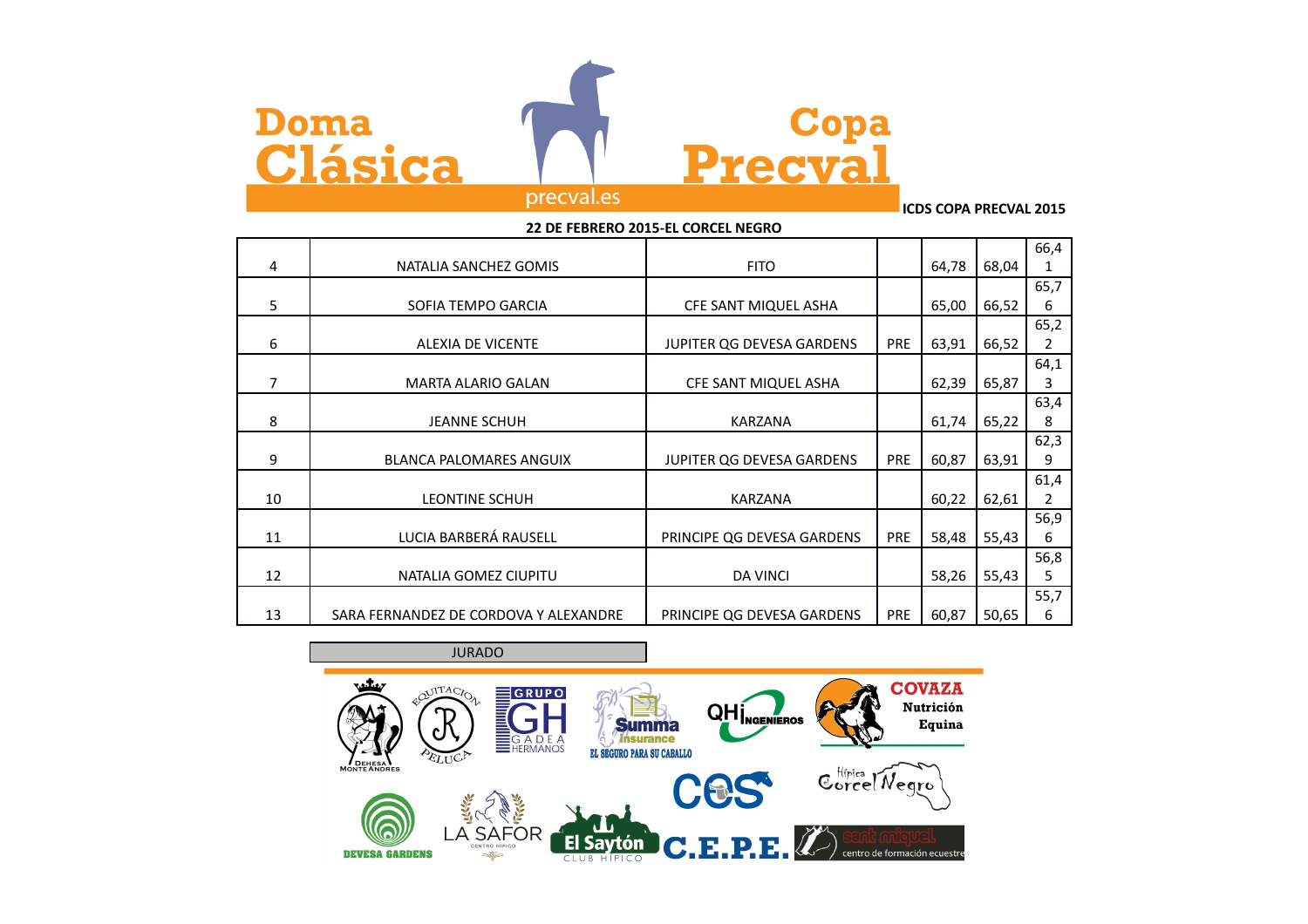

| JUEZ M          | SALVADUR GUIVIEZ       |                                  |  |
|-----------------|------------------------|----------------------------------|--|
|                 |                        |                                  |  |
|                 |                        | ALEVINES EQUIPOS MAYORES 14 AÑOS |  |
| <b>POSICION</b> | <b>JINETE</b>          | CABALLO                          |  |
|                 | MARIA RUIZ BORDERÍA    | JUPITER QG DEVESA GARDENS        |  |
|                 | AMELIA CAMPOS GONZALEZ | DESEADA CXIX                     |  |

POSICION JINETE CABALLO JUEZ M JUEZ C TOTAL 1 MARIA RUIZ BORDERÍA JUPITER QG DEVESA GARDENS 65,45 63,94 64,70 2 AMELIA CAMPOS GONZÁLEZ DESEADA CXIX 65,00 63,64 64,32 3 LUCIA ROJAS HERRAEZ REGRINO PEREGRINO REGRINO 66,52 64,17 4 ADRIAN NIETO BRETONES WILLIAM 64.85 63.03 63.94 5 CLARA RAMA ZARAGOZA DA VINCI 63,64 63,64 63,64 63,64 6 JOSE MARIA SORIA ALCAZAR BONITO LXXXIII 63,94 62,73 63,34 7 | VICENTE MORELL AMAT | TAPON LA GRANJA | 64,55 60,61 | 62,58 8 | JOSE PABLO PRIMO CUCO | HERMETISMO | 64,55 60,45 62,50 9 | SANDRA SANCHO CASTILLO | PICA PICA EQUITACIÓN DEPORTIVA QG | 62,12 | 59,39 | 60,76 10 CARLA DE JOZ ZOMEÑO CONTERO IV MONTERO IV CARLA DE JOZ ZOMEÑO 11 | ALICIA DEL PINO DOLZ | PRINCIPE QG DEVESA GARDENS | 59,70 | 59,09 | 59,40

JURADO JUEZ C SALVADOR GOMEZ JUEZ M | GUILLERMO BLANCO

JUEZ C GUILLERMO BLANCO  $\overline{G}$ 

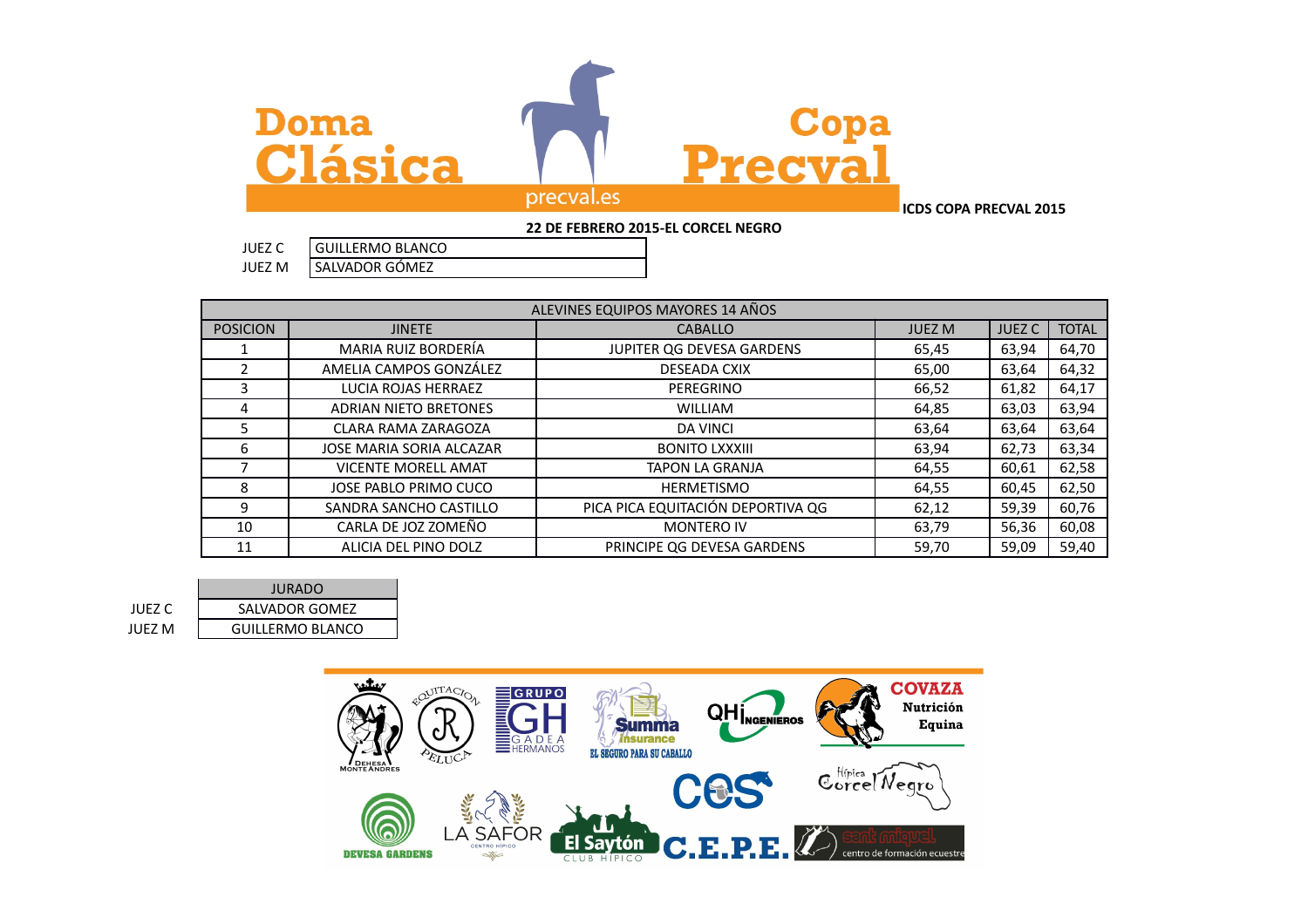

| ALEVINES EQUIPOS MENORES 14 AÑOS |                            |                            |            |               |               |              |
|----------------------------------|----------------------------|----------------------------|------------|---------------|---------------|--------------|
| <b>POSICION</b>                  | <b>JINETE</b>              | <b>CABALLO</b>             | RAZA       | <b>JUEZ M</b> | <b>JUEZ C</b> | <b>TOTAL</b> |
|                                  | JUNE ALBIÑANA              | <b>DANDY DMA</b>           |            | 67,73         | 65,76         | 66,75        |
|                                  | LUCIA SANCHEZ GOMIS        | <b>ROMEO</b>               |            | 67,58         | 63,48         | 65,53        |
|                                  | AIDA MONTESINOS SANJUAN    | BANDIDO XXII               | <b>PRE</b> | 64,85         | 64,70         | 64,78        |
|                                  | NEREA DE LLAGO ADRIAN      | DARDO EL CORCEL NEGRO      |            | 64,85         | 64,55         | 64,70        |
|                                  | MARIA SANGENARO GARCIA     | NARRADOR DEL ROCIN         | <b>PRE</b> | 64,85         | 61,36         | 63,11        |
|                                  | MERITXELL BARBERÁ MIRALLES | PRINCIPE OG DEVESA GARDENS | <b>PRE</b> | 62,88         | 59,70         | 61,29        |
|                                  | MIGUEL ANGEL PABLO MILLÁN  | <b>TARTUFO 2 CEPE</b>      | <b>PRE</b> | 61,67         | 59,39         | 60,53        |

| <b>C1 PONYS-ALEVINES EQUIPOS</b> |                    |                             |             |               |                           |              |
|----------------------------------|--------------------|-----------------------------|-------------|---------------|---------------------------|--------------|
| <b>POSICION</b>                  | <b>JINETE</b>      | CABALLO                     | <b>RAZA</b> | <b>JUEZ M</b> | <b>JUEZ</b>               | <b>TOTAL</b> |
|                                  | <b>INES LAPEÑA</b> | I MIQUEL CAMP- DORÁ<br>SANT |             | 68,33         | --<br><b>r</b> 2<br>66.52 | 67.43        |

|        | <b>JURADO</b>           |
|--------|-------------------------|
| JUEZ C | SALVADOR GOMEZ          |
| JUFZ M | <b>GUILLERMO BLANCO</b> |